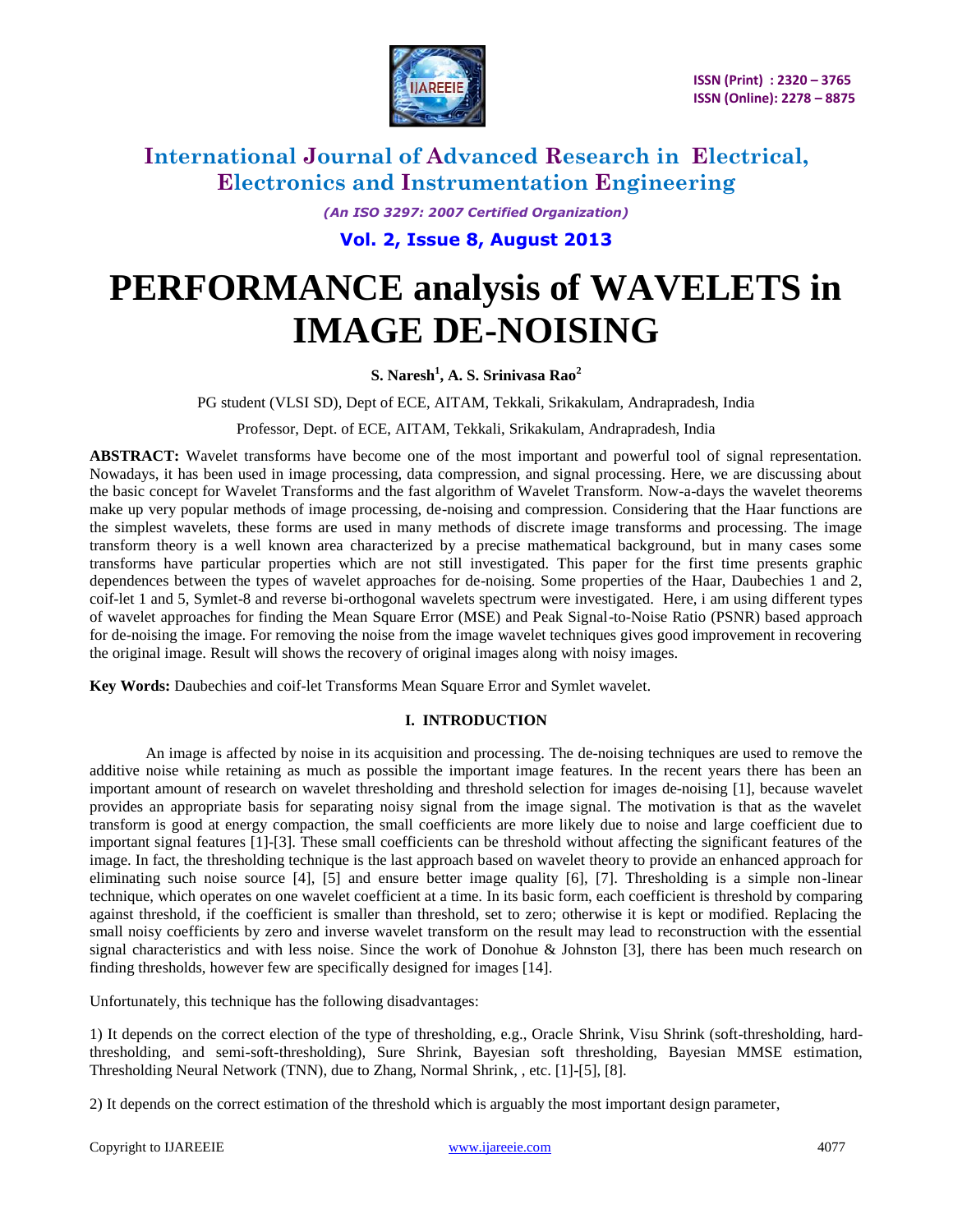

*(An ISO 3297: 2007 Certified Organization)*

### **Vol. 2, Issue 8, August 2013**

3) It doesn't have a fine adjustment of the threshold after their calculation,

4) It should be applied at each level of decomposition, needing several levels, and

5) The specific distributions of the signal and noise may not be well matched at different scales.

Therefore, a new method without these constraints will represent an upgrade. On the other hand, similar considerations should be kept in mind regarding the problem of image compression based on wavelet thresholding.

#### **II. BIDIMENSIONAL DISCRETE WAVELET TRANSFORM**

The Bi-dimensional Discrete Wavelet Transform (DWT-2D) [6], [7], [12] corresponds to multi-resolution approximation expressions. In practice, multi-resolution analysis is carried out using 4 channel filter banks (for each level of decomposition) composed of a low-pass and a high-pass filter and each filter bank is then sampled at a half rate  $(1/2)$ down sampling) of the previous frequency. By repeating this procedure, it is possible to obtain wavelet transform of any order. The down sampling procedure keeps the scaling parameter constant De-noising and Compression in Wavelet Domain via Projection onto Approximation Coefficients (equal to ½) throughout successive wavelet transforms so that is benefits for simple computer implementation. In the case of an image, the filtering is implemented in a separable way be filtering the lines and columns. Note that [6], [7] the DWT of an image consists of four frequency channels for each level of decomposition. For example, for i-level of decomposition we have:

**LLn, i**: Noisy Coefficients of Approximation.

**LHn, i**: Noisy Coefficients of Vertical Detail,

**HLn, i**: Noisy Coefficients of Horizontal Detail, and

**HH n, i**: Noisy Coefficients of Diagonal Detail.

The LL part at each scale is decomposed recursively, as illustrated in Fig. 1 [6], [7].

| $LL_{3}$<br>$HL$ <sub>3</sub><br>$LH_3$<br>HH <sub>3</sub> | $HL$ ,          | HL  |     | HL <sub>1</sub> | $LL2$ $HL2$ | HL <sub>1</sub> |
|------------------------------------------------------------|-----------------|-----|-----|-----------------|-------------|-----------------|
| $LH_2$                                                     | HH <sub>2</sub> |     | LL1 |                 | $LH2$ HH2   |                 |
| $LH$ <sub>1</sub>                                          |                 | HH, | LH1 | HH <sub>1</sub> | c.<br>LH1   | HH <sub>1</sub> |

#### **Fig. 1 Data preparation of the image recursive decomposition of LL parts**

Copyright to IJAREEIE [www.ijareeie.com](http://www.ijareeie.com/) 4078 To achieve space-scale adaptive noise reduction, we need to prepare the 1-D coefficient data stream which contains the space-scale information of 2-D images. This is somewhat similar to the "zigzag" arrangement of the DCT (Discrete Cosine Transform) coefficients in image coding applications. In this data preparation step, the DWT-2D coefficients are rearranged as a 1-D coefficient series in spatial order so that the adjacent samples represent the same local areas in the original image. Figure 2 shows the interior of the DWT-2D with the four sub bands of the transformed image [51], which will be used in Fig.3. Each output of Fig. 2 represents a sub band of splitting process of the 2-D coefficient matrix corresponding to Fig. 1.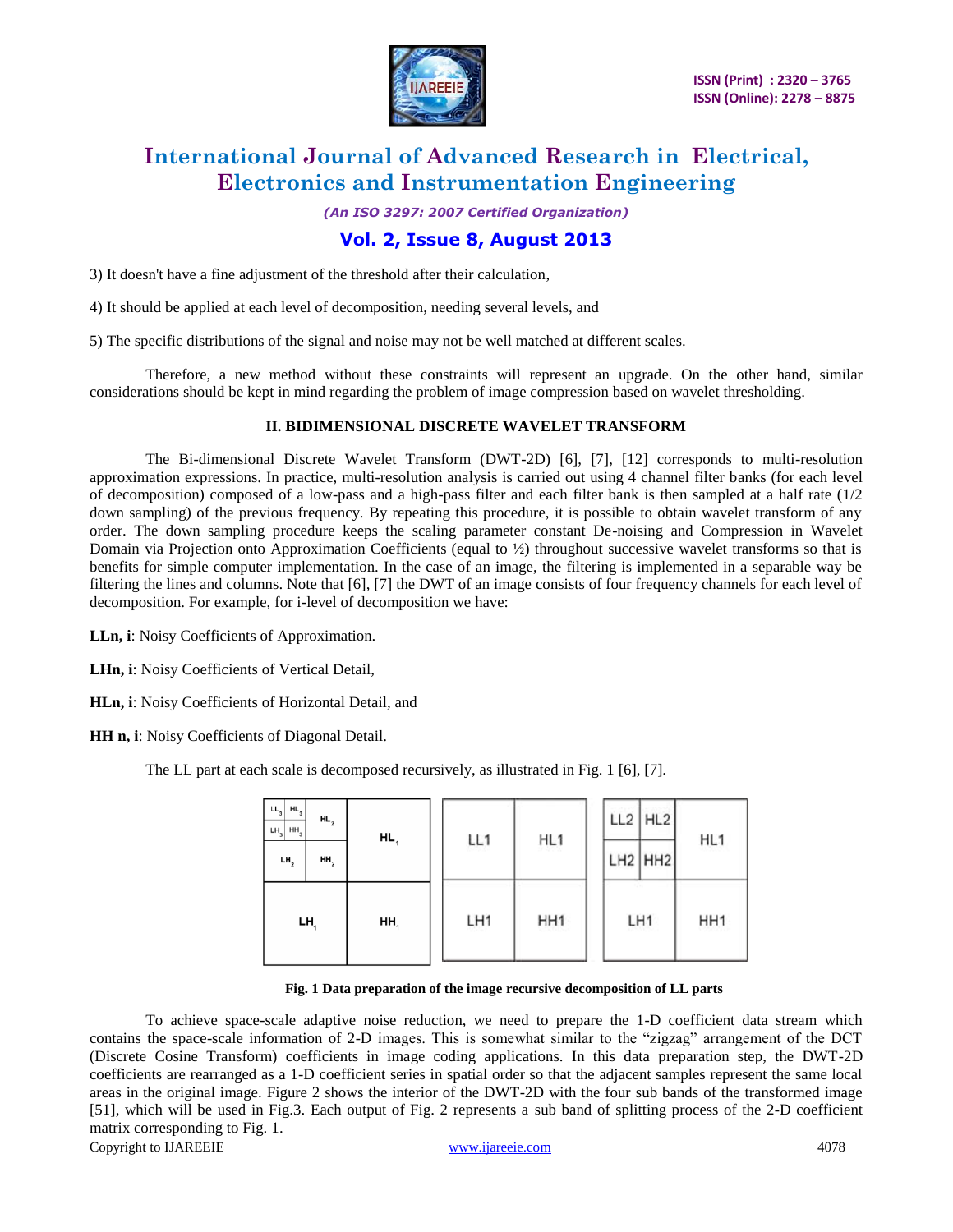

*(An ISO 3297: 2007 Certified Organization)*

### **Vol. 2, Issue 8, August 2013**

#### *A. Wavelet Noise Thresholding*:

The wavelet coefficients calculated by a wavelet transform represent change in the image at a particular resolution. By looking at the image in various resolutions it should be possible to filter out noise, at least in theory. However, the definition of noise is a difficult one.



#### **Fig. 2 Two dimensional DWT. A decomposition step. Usual splitting of the sub bands.**

In fact, "one person's noise is another's signal". In part this depends on the resolution one is looking at. One algorithm to remove Gaussian white noise is summarized by D. L. Donohue and I. M. Johnston [2], [3], and synthesized in Fig. 3.



**Fig. 3 Thresholding Techniques**

The algorithm is:

1) Calculate a wavelet transform and order the coefficients by increasing frequency. This will result in an array containing the image average plus a set of coefficients of length 1, 2, 4, 8, etc. The noise threshold will be calculated on the highest frequency coefficient spectrum (this is the largest spectrum).

2) Calculate the median absolute deviation(mad) on the largest coefficient spectrum. The median is calculated from the absolute value of the coefficients. The equation for the median absolute deviation is shown below: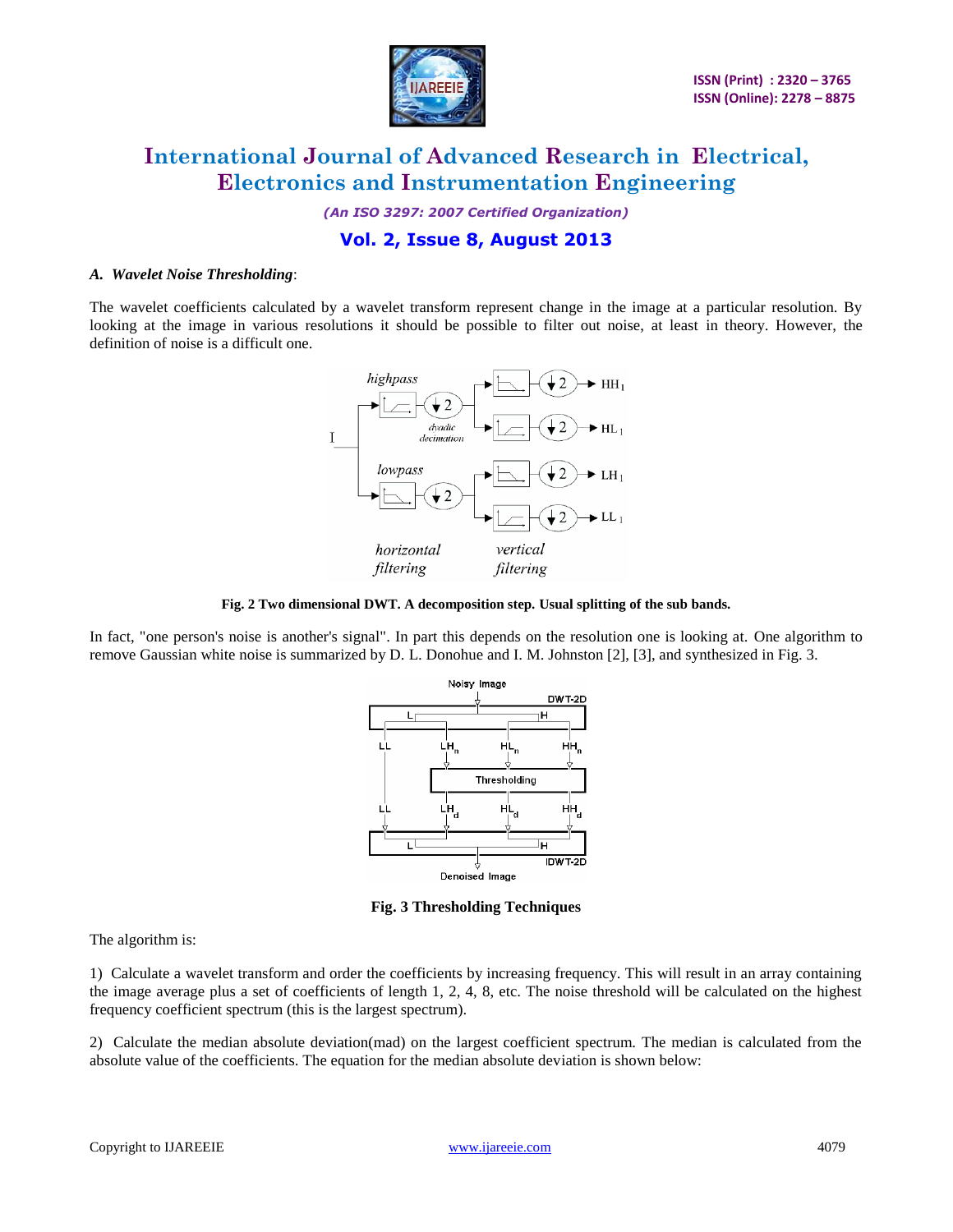

*(An ISO 3297: 2007 Certified Organization)*

### **Vol. 2, Issue 8, August 2013**

$$
\delta_{mad} = \frac{median(|C_{n,i}|)}{0.6745}
$$

where Cn,i may be LHn,i, HLn,i, or HHn,i for i-level of decomposition. The factor 0.6745 in the denominator rescales the numerator so that mad "**δmad**" is also a suitable estimator for the standard deviation for Gaussian white noise [5].

3) For calculating the noise threshold  $\lambda$  we have used a modified version of the equation that has been discussed in papers by D.L. Donohue and I.M. Johnston. The equation is:

$$
\lambda = \delta_{mad}\sqrt{2log[N]}
$$

Where N is the number of pixels in the sub-image, i.e., HL, LH or HH.

For all higher bands (LH, HL and HH) the de-noising can be achieved by applying a thresholding operator to the wavelet coefficients in the transform domain followed by reconstruction of the signal to the original image in spatial domain. In our proposed method, soft shrinkage and Median Absolute Difference (MAD) are used. The scaled MAD noise estimator is calculated by (4).

$$
MAD = \frac{median(|X|)}{0.6745} \dots \dots \dots \dots \dots (04)
$$

where X is the high frequency sub-bands coefficients. From the estimated noise, the non linear threshold T is calculated by (5)

$$
T = MAD * \sqrt{2logn}
$$
 (05)

Where N is the size of the high frequency sub-band array. Then the soft thresholding is applied to remove the noise and the soft shrinkage rule is defined by (6). Finally, the noise free image is obtained by taking then inverse SWT.

$$
\rho_T(x) = \begin{cases} x - T, & \text{if } x \ge T \\ x + T, & \text{if } x \le -T \\ 0, & \text{if } |x| < T \\ \end{cases} \dots (06)
$$

The noise free sub-bands are obtained by using adaptive thresholding. Finally, the noise free image is obtained by taking the inverse SWT using the modified high frequencies sub-bands and the low frequency sub band of SWT.

4) Apply a thresholding algorithm to the coefficients.

#### **3. Estimation of Parameters for Normal Shrink**:

This section describes the method for computing the various parameters used to calculate the threshold value  $(T_N)$ , which is adaptive to different sub band characteristics.

$$
T_N = \frac{\beta \hat{\sigma}^2}{\hat{\sigma}_y}
$$
  
Copyright to IJAREEIE  
<sub>www.ijarecie.com</sub> (01)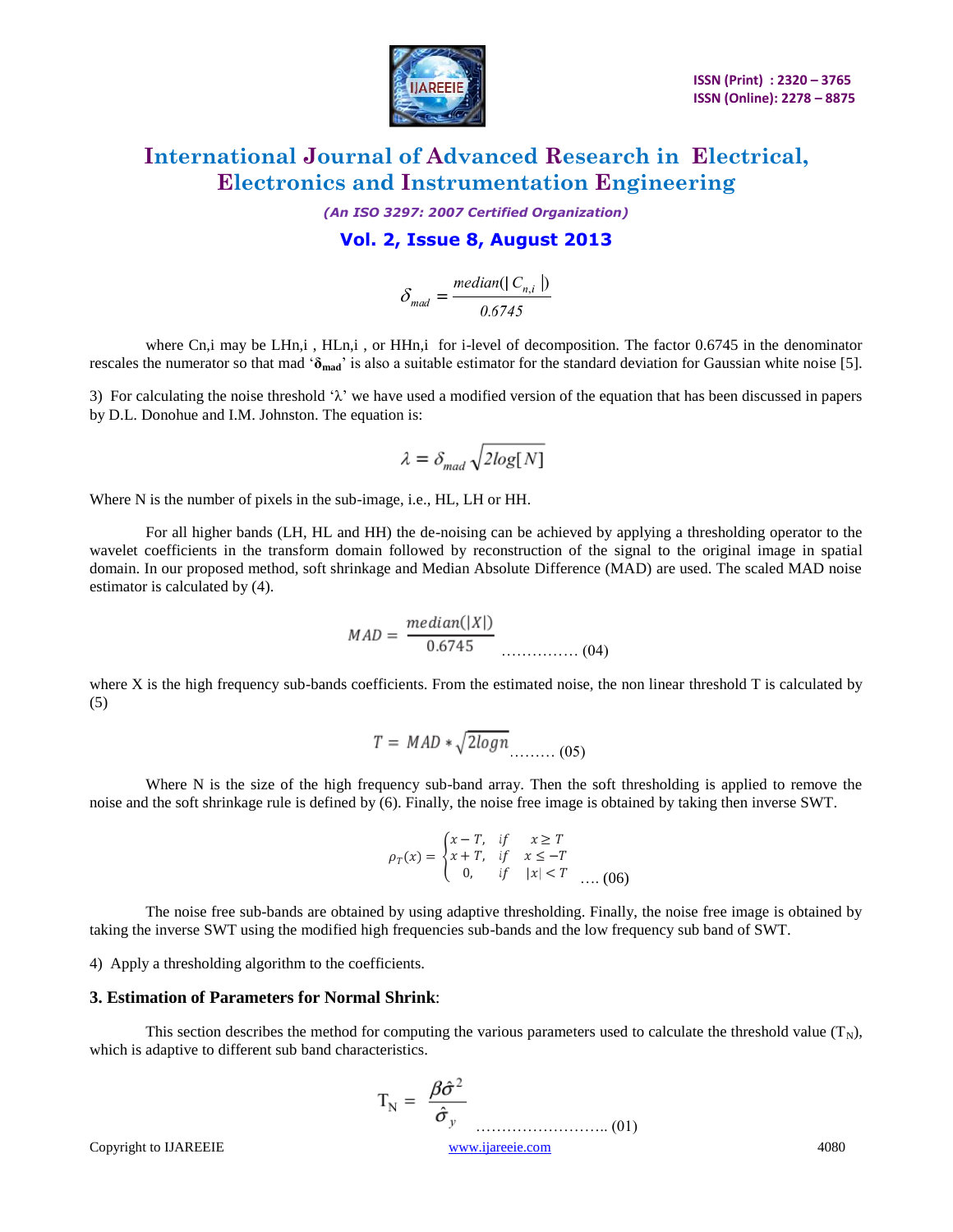

*(An ISO 3297: 2007 Certified Organization)*

### **Vol. 2, Issue 8, August 2013**

Where, the scale parameter ' $\beta$ ' is computed once for each scale using the following equation:

$$
\beta = \sqrt{\log\left(\frac{L_k}{J}\right)}, \qquad (02)
$$

 $L_K$  is the length of the sub band at  $K^{th}$  scale.  $\sigma^2$  is the noise variance, which is estimated from the sub band HH1, using the formula [7][13]:



 $Y_{ij}$  median  $\in Y_{ij}$  sub band HH<sub>1</sub> and ' $\sigma_y$ ' is the standard deviation of the sub band under consideration computed by using the standard MATLAB command. To summarize, the proposed method is named as *Normal Shrink* which performs soft thresholding with the data driven sub band dependent threshold  $T_N$ .

#### **Image De-noising Algorithm:**

This section describes the image de-noising algorithm, which achieves near optimal soft thresholding in the wavelet domain for recovering original signal from the noisy one. The algorithm is very simple to implement and computationally more efficient. It has following steps:

1. Perform multi-scale decomposition [11] of the image corrupted by Gaussian noise using wavelet transform.

- 2. Estimate the noise variance  $\sigma^2$  using equation (3).
- 3. For each level, compute the scale parameter β using equation (2).
- 4. For each sub band (except the low pass residual)
	- a) Compute the standard deviation  $\sigma y$ . b) Compute threshold  $T_N$  using equation (1).
	- c) Apply soft thresholding to the noisy coefficients.

5. Invert the multi-scale decomposition to reconstruct the denoised image fˆ.

#### **EXPERIMENTAL RESULTS:**

The proposed algorithm tested for 256x256 images. It is tested for various levels of noise values and also compared with different type of wavelet techniques. Figure 2 shows the de-noising performance of the proposed algorithm. Proposed method and based soft shrinkage and different Wavelet Technique approaches with different noise variance.

#### **SOFT THRESHOLDING RESULTING IMAGES**:



**(a) Noise variance 0.01 (b) Noise variance 0.02 (c) Noise variance 0.03**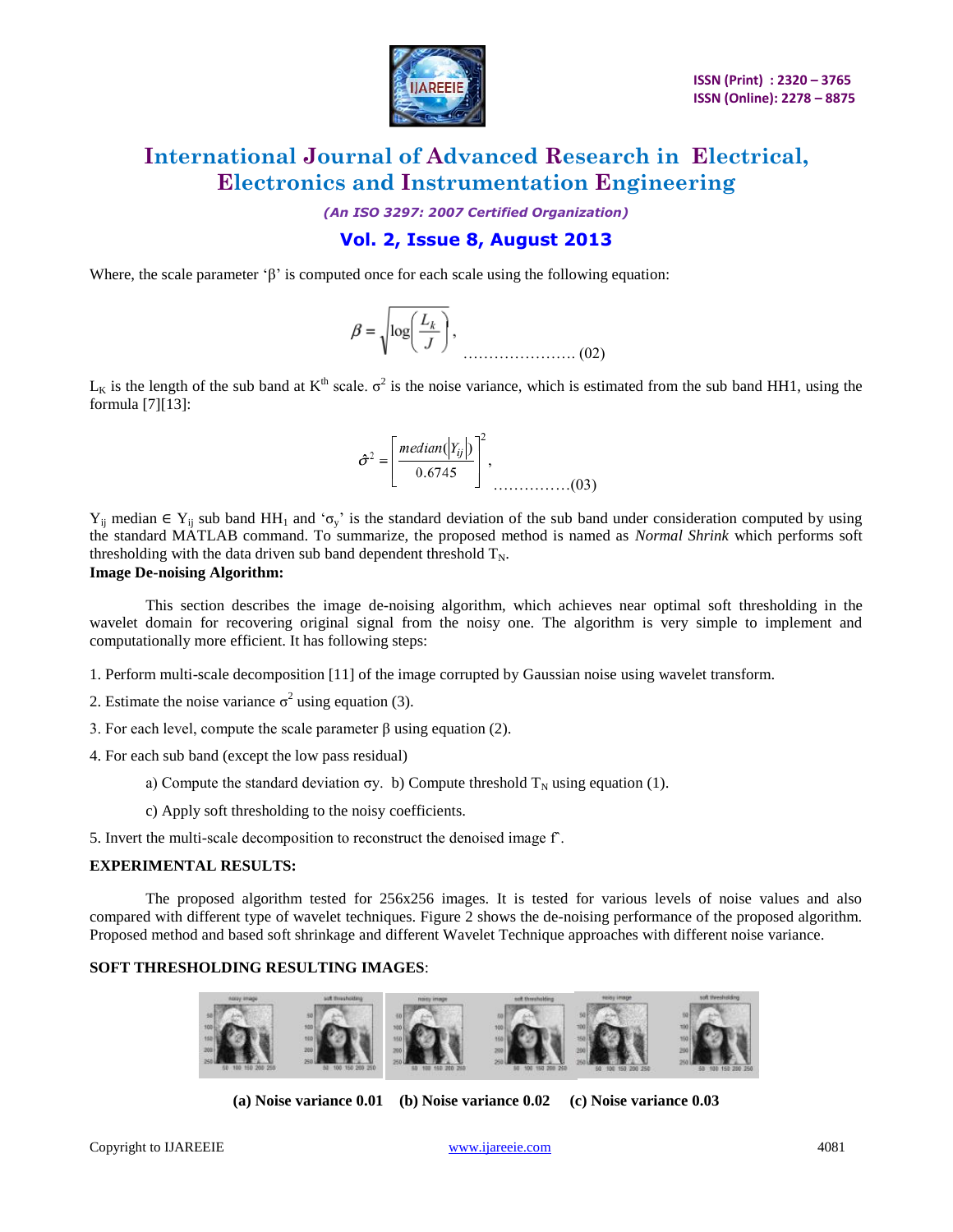

*(An ISO 3297: 2007 Certified Organization)*

### **Vol. 2, Issue 8, August 2013**

### **NORMAL SHRINKAGE USING DB-1 (HAAR) TRANSFORMATION**:



**(a) Noise variance 0.01 (b) Noise variance 0.02 (c) Noise variance 0.03**

**USING DAUBECHIES -2 (DB-2) TRANSFORMATION**:



**(a) Noise variance 0.01 (b) Noise variance 0.02 (c) Noise variance 0.03 USING COIFLET-1 WAVELET TRANSFORMATION**:



**Using Coiflet-5 wavelet transformation**:

**(a) Noise variance 0.01 (b) Noise Variance 0.02 (c) Noise variance 0.03**



**(a) Noise variance 0.01 (b) Noise variance 0.02 (c) Noise variance 0.03**

Below tabular forms shows that the Mean Square Error (MSE) and Peak Signal to Noise Ratio (PSNR) of each approach of different types of wavelet techniques.

| Mean | Variance | MSE    | <b>PSNR</b> |
|------|----------|--------|-------------|
|      | 0.01     | 197.02 | 25.18       |
|      | 0.02     | 344.23 | 22.76       |
|      | 0.03     | 475.81 | 21.35       |

#### Table-1 **(SOFT-THRESHOLDING)**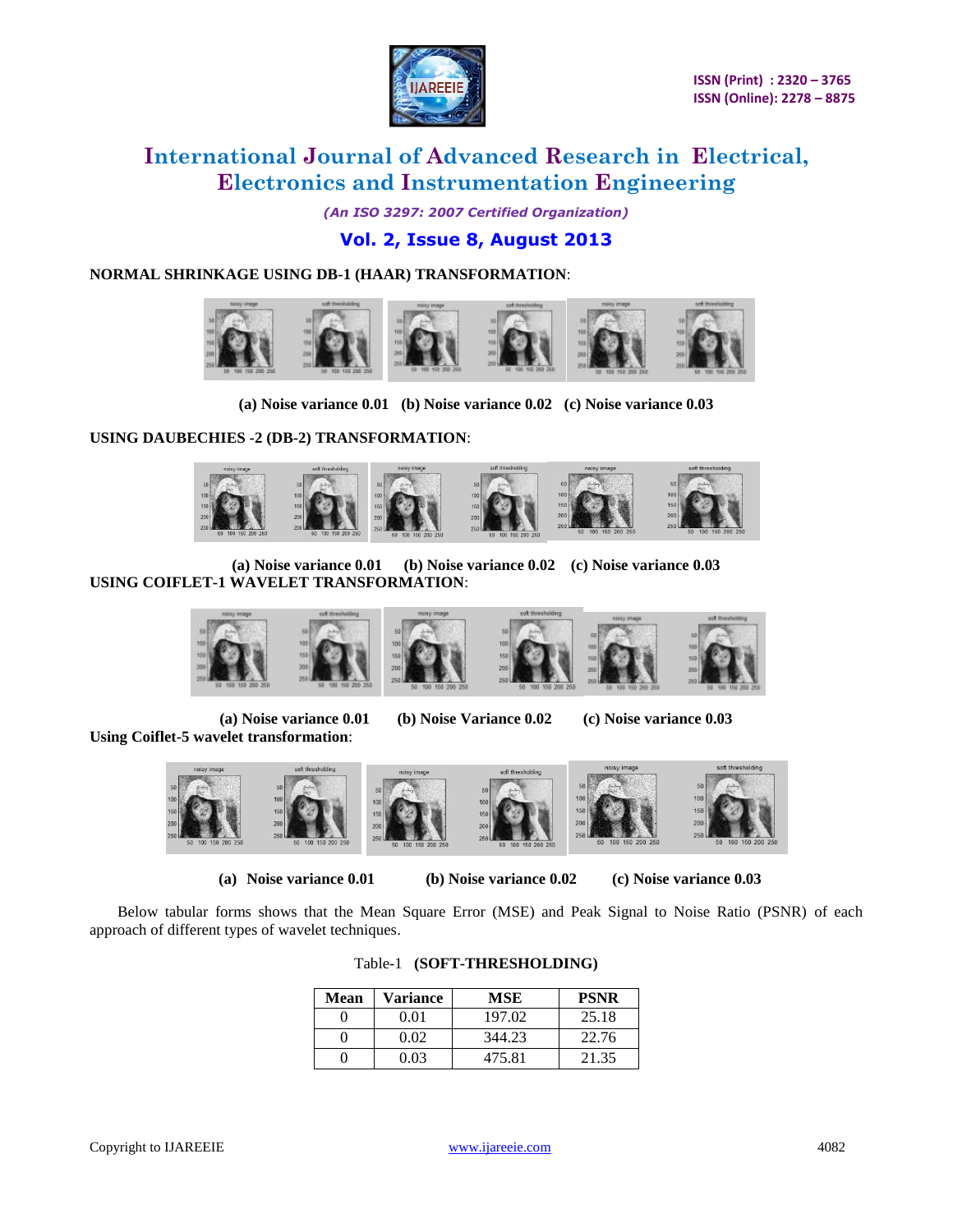

*(An ISO 3297: 2007 Certified Organization)*

### **Vol. 2, Issue 8, August 2013**

#### Table-2 **(NORMAL-SHRINK USING db-1 (Haar Wavelet))**

| Mean | Variance | MSE    | <b>PSNR</b> |
|------|----------|--------|-------------|
|      | 0.01     | 126.65 | 27.15       |
|      | 0.02     | 198.97 | 25.14       |
|      | 0.03     | 266.82 | 23.87       |

Table-3 **(Using Daubechies -2)**

| <b>Mean</b> | Variance | MSE    | <b>PSNR</b> |
|-------------|----------|--------|-------------|
|             | 0.01     | 102.49 | 28.02       |
|             | 0.02     | 172.60 | 25.77       |
|             | 0.03     | 237.04 | 24.38       |

Table-4 (**Using Coiflet-1)**

| <b>Mean</b>                         | Variance | <b>MSE</b> | <b>PSNR</b> |
|-------------------------------------|----------|------------|-------------|
|                                     | 0.01     | 103.54     | 27.98       |
|                                     | 0.02     | 171.08     | 25.79       |
|                                     | 0.03     | 231.13     | 24.49       |
| (T1.2C.29.4F)<br>$T$ , 1, 1, $\tau$ |          |            |             |

Table-5 (**Using Coiflet-5)**

| <b>Mean</b> | Variance | <b>MSE</b> | <b>PSNR</b> |
|-------------|----------|------------|-------------|
|             | 0.01     | 94.18      | 28.39       |
|             | 0.02     | 158.08     | 26.15       |
|             | 0.03     | 217.08     | 24.76       |

TABLE-6 (**PSNR Comparison**)

| <b>Wavelet Te</b> | Variance            | MSE    | <b>PSNR</b> |
|-------------------|---------------------|--------|-------------|
| Haar              | 0.01                | 126.65 | 27.15       |
| $Db - 2$          | 0.01                | 102.49 | 28.02       |
| Coiflet-1         | 0.01                | 103.54 | 27.98       |
| Coiflet-5         | $\boldsymbol{0.01}$ | 94.18  | 28.39       |

#### **CONCLUSION**

Here, we are calculating the simple soft thresholding and normal shrink of an image. For de-noising the thresholding value of an image is mandatory. Hence, we used simple soft thresholding technique. Once thresholding value is calculated, then need to find the value of normal shrinkage. For this am using different types of wavelet techniques like Haar wavelet, Daubechies -1 and 2, Coif-let wavelet 1 and 5. Among all these coif-let 5 will gives the best peak signal-tonoise ratio (PSNR). Hence among all these wavelets coif-let 5 is the best approach for de-noising an image. While comparing with remaining wavelets the resultant Mean Square Error (MSE) and peak signal-to-noise ratio (PSNR) are the best for coif-let wavelet only. This will gives the best result for calculating an image de-noising. Likewise if remaining